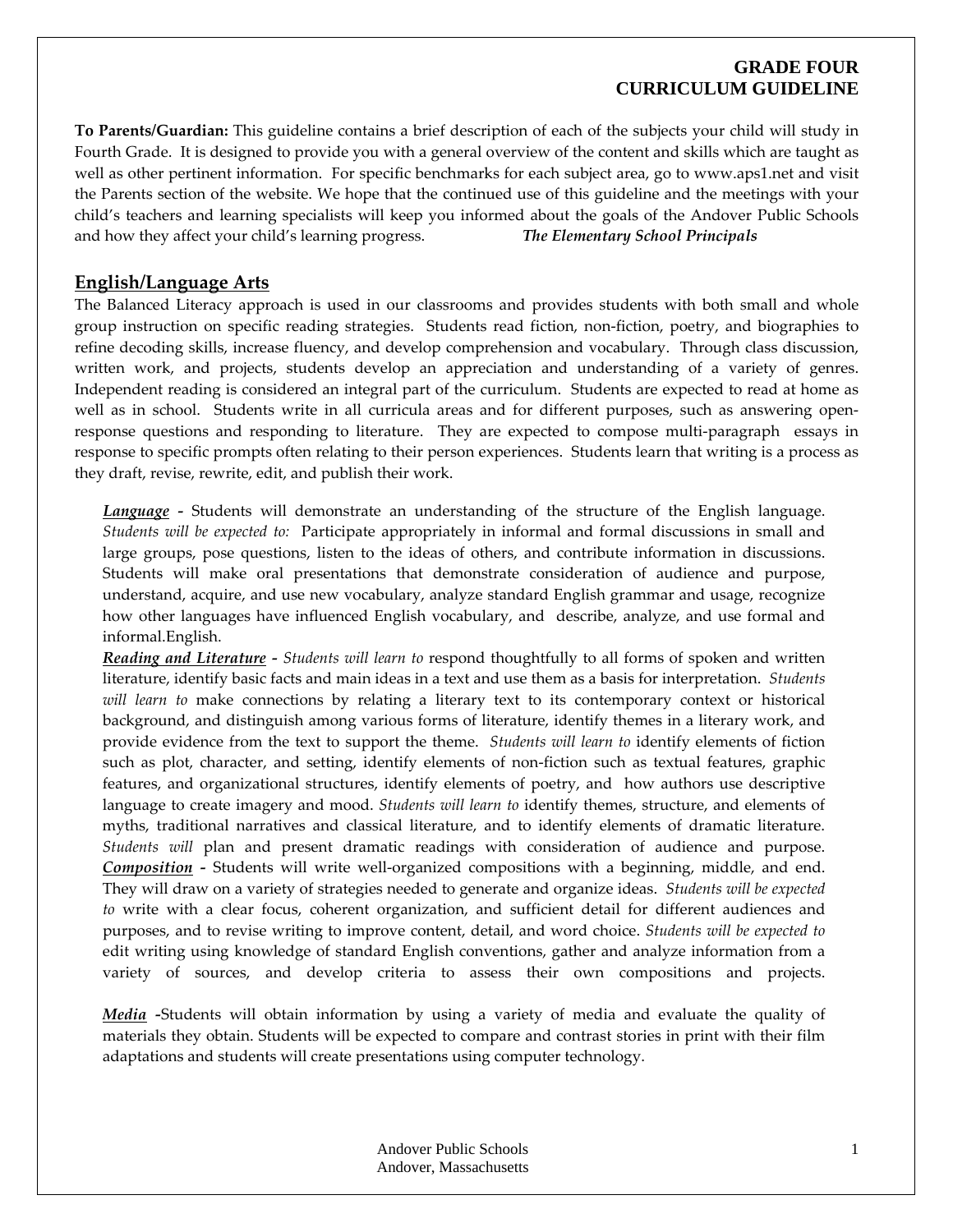## **GRADE FOUR CURRICULUM GUIDELINE**

### **Mathematics**

The goal of the *Everyday Math* program is for students to become confident problem‐solvers who value and enjoy math. The philosophy of the program is to provide a rigorous and balanced curriculum that emphasizes conceptual understanding while building a mastery of basic skills. The *Everyday Math* Program is designed so that concepts are introduced, practiced, and mastered over several school years. According to the Massachusetts Frameworks, there are five strands, described as follows:

**Number Sense and Operations** ‐ The study of numbers and operations is the cornerstone of the mathematics curriculum. Learning what numbers mean, how they may be represented, relationships among them, and computations with them is central to developing number sense. As students progress through the elementary grades, they compute (add, subtract, multiply, divide) with multi-digit numbers using an algorithm of their choice. No matter what method students use, they should be able to explain their method, understand that many methods exist, and see the usefulness of methods that are efficient and accurate. Students learn to estimate in order to verify results of computations with larger numbers, and use concrete objects to model operations with fractions, mixed numbers, and decimals.

*Patterns, Relations, and Algebra ‐*  Through numerous explorations, students deepen their understanding of patterns and work with variables as an introduction to algebra. For example, students will solve problems such as  $a + 3 = 5$ , or  $45 \div b = 9$ . All students should be aware of the mathematics in patterns. Students will identify, extend, and analyze/explain patterns, for example, 10, 13, 16… they will probe more deeply into the study of patterns as they explore the properties of the operations of addition and multiplication.

*Geometry* - Students compare, analyze, describe, and draw two- and three-dimensional geometric shapes, identifying properties such as angles, sides, corners or vertices, edges, interiors, and exteriors. Students investigate these features by using mirrors, paper folding, and hand drawing. Still using concrete objects, students develop the idea of transforma‐tions by recognizing changes effected by slides, flips, and turns, not only on individual objects but also on combinations of objects. Investigations of simple transformations lead to the concept of congruence and symmetry.

*Measurement ‐* Measurement is best learned through direct applications. Many attributes, such as length, perimeter, area, volume, weight, and temperature are explored. Simple unit conversions within a system of measurement (standard and metric) are carried out. Students compute elapsed time using a clock and calendar. They learn to select the tools and units of measurement appropriate to the situation to ensure precision and accuracy.

*Data Analysis, Statistics, and Probability ‐*  Students learn to collect, organize, and display relevant data. To organize and display their data, they begin by using concrete and pictorial representations, and gradually learn to use tables, bar and line graphs, and data line plots. They will draw conclusions and make predictions about data collected. In the elementary grades, students begin the study of probability by conducting chance experiments with spinners, counters, number cubes, and other concrete objects. They learn to record outcomes of individual experiments, and to organize and analyze results. They identify certain, possible, and impossible events.